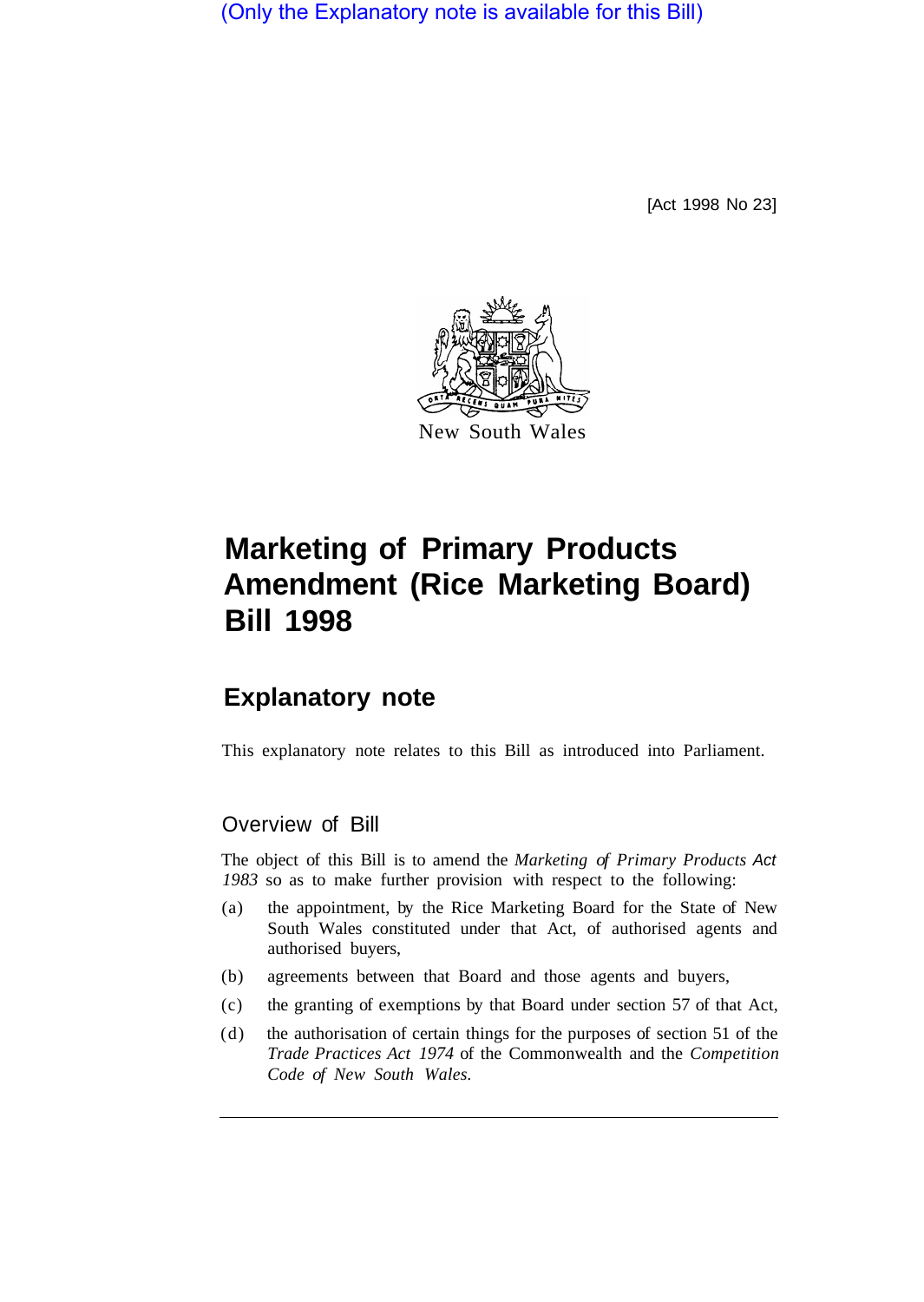Marketing of Primary Products Amendment (Rice Marketing Board) Bill 1998 [Act 1998 No 23]

Explanatory note

### Outline of provisions

**Clause 1** sets out the name (also called the short title) of the proposed Act.

**Clause 2** provides for the commencement of the proposed Act on a day or days to be appointed by proclamation.

**Clause 3** is a formal provision giving effect to the amendments to the *Marketing of Primary Products Act 1983* set out in Schedule 1.

#### **Schedule 1 Amendments**

**Schedule 1 [5]** gives effect to the objects referred to above by inserting proposed Schedule 6 in the *Marketing of Primary Products Act 1983 (the*  Act). The proposed Schedule contains clauses 1-7.

Clauses 1–3 specify the purpose and application of the proposed Schedule, and define a term used in it.

Clause 4 (1) provides that the authorised agents and authorised buyers that the Rice Marketing Board for the State of New South Wales *(the Board)*  appoints under the Act may exercise their functions as such for the term (not exceeding 4 years) specified in the order of appointment, unless the order is rescinded before the term expires.

Clause 4 (2) and (3) provides that the unexpired term of each appointment may, by annual written agreement between the Board and the appointee, be extended by one year, unless the order of appointment is sooner rescinded.

Clause 4 (4) provides that the Board's appointment of an authorised agent or an authorised buyer may be rescinded only with the approval of the Minister (which, by operation of section 150 of the Act, must be in writing).

Clause 5 (1)–(4) makes similar provision in relation to the agreements that the Board may enter into with authorised agents and buyers.

Clause  $6(1)$ –(4) makes further similar provision in relation to the exemption that the Board may grant under section 57 of the Act (that is, an exemption from the operation of section 56, which provides for the vesting of a commodity in the board constituted under the Act in respect of the commodity).

Clause 6 (5) applies the restriction on revocation of an exemption (imposed by proposed clause 6 (4)) to and in respect of the exemption granted by means of the Notice of Exemption signed for and on behalf of the Board by